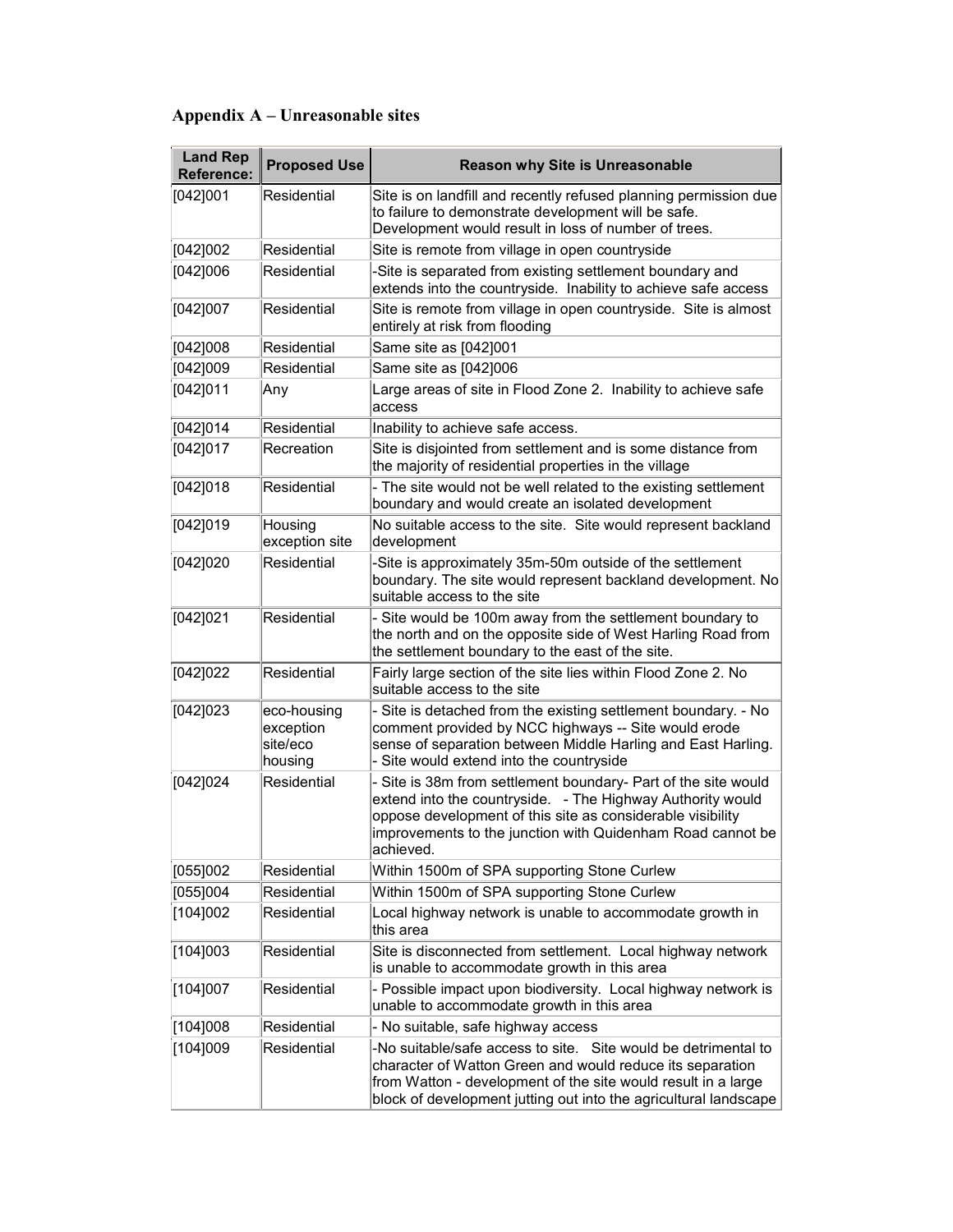| <b>Land Rep</b><br><b>Reference:</b> | <b>Proposed Use</b> | <b>Reason why Site is Unreasonable</b>                                                                                                                                                                                                                                                                                                                                                                                                                                                                                                                                                                            |
|--------------------------------------|---------------------|-------------------------------------------------------------------------------------------------------------------------------------------------------------------------------------------------------------------------------------------------------------------------------------------------------------------------------------------------------------------------------------------------------------------------------------------------------------------------------------------------------------------------------------------------------------------------------------------------------------------|
| [104]011                             | Residential         | Large section of the site is within 1500m of SPA supporting<br>Stone Curlew- Possible tree issues                                                                                                                                                                                                                                                                                                                                                                                                                                                                                                                 |
| [104]012                             | Residential         | -Site is over 100m outside of the settlement. Local highway<br>network is unable to accommodate growth in this area                                                                                                                                                                                                                                                                                                                                                                                                                                                                                               |
| [104]014                             | Residential         | - Possible tree issues. - Northern tip of site lies within Flood<br>Zone 3 - The closest part of the site to the settlement<br>boundary is 100m away from it. Development on this site<br>would extend into the landscape and is not well connected<br>with the settlement pattern of the village. Local highway<br>network is unable to accommodate growth in this area                                                                                                                                                                                                                                          |
| [104]015                             | Employment          | The site is within 1500m of SPA supporting Stone Curlew-.<br>The site would not be shielded by existing development to the<br>south or east. - Majority of the site lies within Flood Zone 3.                                                                                                                                                                                                                                                                                                                                                                                                                     |
| [104]016                             | Residential         | Site would extend into the countryside, would possibly affect<br>the tributary valley- Breckland DC SFRA identifies Sewer<br>Flood Events.- Local highway network is unable to<br>accommodate growth in this area                                                                                                                                                                                                                                                                                                                                                                                                 |
| [104]017                             | Residential         | No suitable access to the site. Possible tree issues                                                                                                                                                                                                                                                                                                                                                                                                                                                                                                                                                              |
| [104]018                             | Residential         | There are numerous protected trees around the boundary of<br>the site. - Local highway network is unable to accommodate<br>growth in this area                                                                                                                                                                                                                                                                                                                                                                                                                                                                    |
| [104]019                             | Residential         | - Possible tree and biodiversity issues. - Majority of site lies<br>within Flood Zone 3a - Site lies 35m outside of the settlement<br>boundary. -. - This site is in a remote location and is far from<br>the town centre and local services which would mean that the<br>main mode of transport would be likely to be by car and is one<br>which the Highway Authority would not consider sustainable. -<br>Impact on tributary valley - Western half of the site jutts out<br>into the agricultural landscape and is not in keeping with the<br>surrounding area. - Historic landfill 100m to north of the site |
| [104]020                             | Residential         | - Majority of the site lies within Flood Zone 3. - Site is located<br>12m from the settlement boundary. - Site is located 800m from<br>the town centre -: This site is in a remote location and is far<br>from the town centre and local services which would mean that<br>the main mode of transport would be likely to be by car - Site<br>would impact on tributary valley.                                                                                                                                                                                                                                    |
| [104]021                             | Residential         | - Northern tip of the site is within Flood Zone 3a - Site is 785m<br>from the town centre. -: The site is in a remote location and is<br>far from the town centre and local services which would mean<br>that the main mode of transport would be likely to be by car<br>and is one which the Highway Authority would not consider<br>sustainable. - Site would represent backland development<br>which is out of character for the locality Site would be<br>detrimental to appearance of the tributary valley                                                                                                   |
| [104]022                             | Residential         | -Due to buffer from SPA supporting Stone Curlew,<br>development potential of the site is greatly reduced. - It is likely<br>that the remainder of the site outside of the Stone Curlew<br>Buffer could still have an impact upon the protected species. -<br>A site level Appropriate Assessment would be needed to<br>determine effect. - With the remainder of the site outside of the<br>buffer it is difficult to perceive how development could be<br>accommodated.                                                                                                                                          |
| [104]025                             | Residential         | This site is remote from both the town centre and local<br>services which would mean that the main mode of transport<br>would be likely to be by car. Local highway network is unable                                                                                                                                                                                                                                                                                                                                                                                                                             |